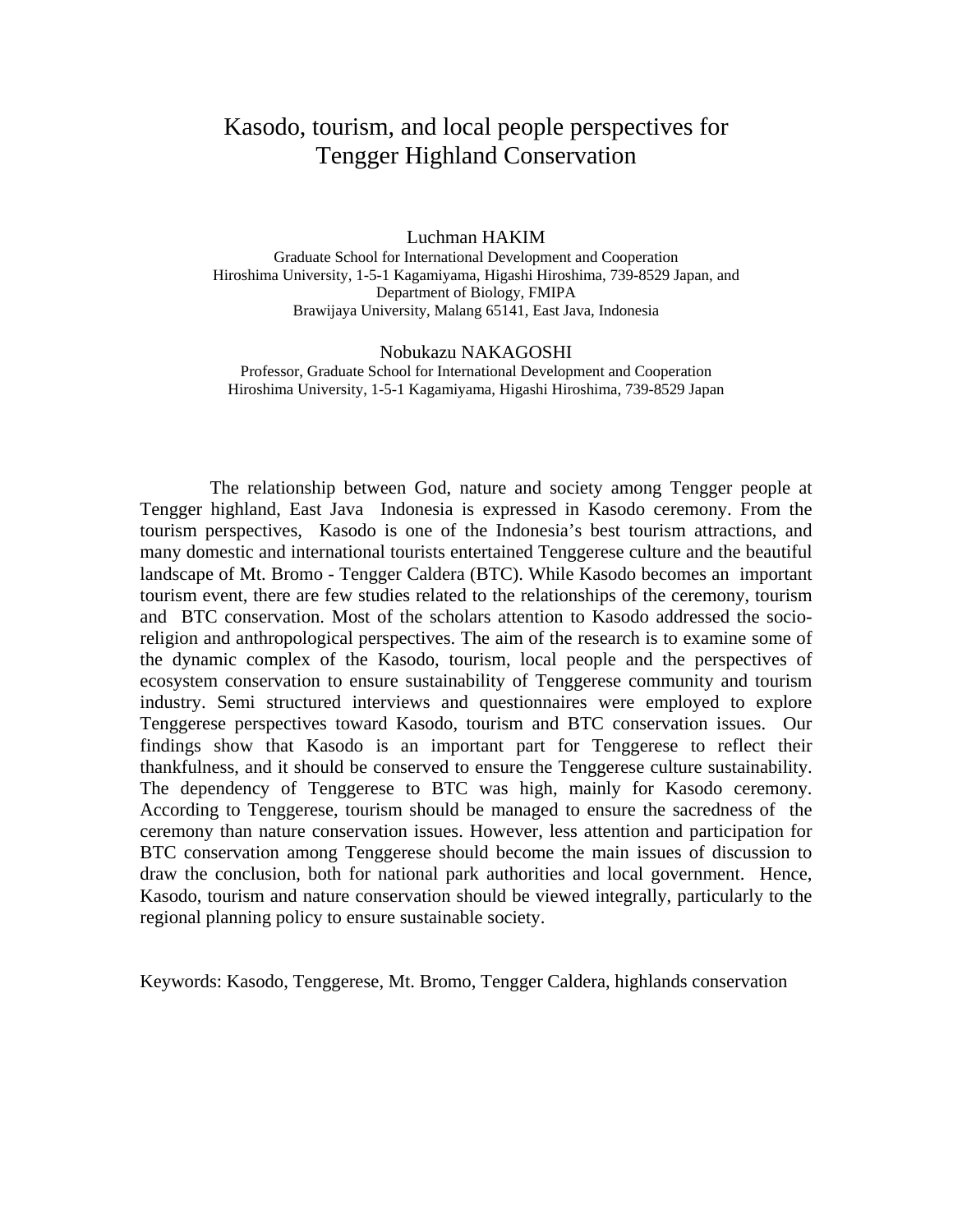## **1. Introduction**

 Tourism is a fast growing industry throughout the world, and in Indonesia tourism becomes an important factor for generating foreign earning income. Some studies had conducted to assess economic impact of tourism to local community (Walker et al., 2000; Walpole and Goodwin, 2000), to improve local people roles through participatory planning for tourist development (Timoty, 1999), to assess ecotourism and rural tourism implementation (Wall, 1996; Iswantoro, 1998; Ross and Wall, 1999), and to determine the future of tourism after Indonesia's economic crisis and terrorism issues (Prideaux et al., 2003). Such studies indicate that growing concern for Indonesia tourism among scholars are indications that tourism if well managed will lead nations problems due to the economic raises from foreign earning.

 Bromo Tengger Semeru National Park (BTSNP) is the main tourism destination in Indonesia, particularly those tourists who visit East Java. Besides its famous complex ecosystems, tourist enjoys local people (known as Tenggerese) and its culture. Tourism is allowed in some location at national park, known as *intensive uses zone* of national park management system, and tourism practices should be coexistent with conservation program. The tourism policy was drawn at official documents such as "*Long Term management plan for Bromo Tengger Semeru National Park (1995-2020)*", and "*A study for Nature-based Tourism in Bromo Tengger Semeru National Park (2001)*". While there are two Tenggerese villages inside national park, namely Ngadas and Ranupani, such documents lack of policy for local people involvement for tourism development (TNBTS, 2001).

 The relationship between people and national park has been studied intensively, and produce several documents for management purposes. Hence, anthropological perspectives shows that local people for a long time in their history has developed interrelationship between human and nature, and frequently it leads a links between sites of religious-traditional values and nature such as sacred mountains for ceremonial purposes. This finding was similar to the other places throughout the world, particularly in Indonesia (Hefner, 1985; Whitten et al., 1996; Stone et al., 1997). Moreover, in tourism perspectives, such conditions lead interesting events which lead tourist enjoy the ceremony, cultural and landscape performance. While tourism growth lead to economic benefits, social and ecological impact has emerged as shown by many authors (Whitten et al., 1996; Erb, 2000; Walker et al., 2000).

 The effort to minimize such problems has lead responsible tourism concept development throughout the worlds. The word ecotourism, rural tourism, nature-based tourism and other word, which indicated responsible travel to the wilds, was introduced and practiced. One of the key factors for such implementation is respect to the local culture and involving people and their culture into tourism and conservation strategy (Honey, 1999; The Mountain Institute, 2000, Gunn and Var, 2002). While many studies related to culture preservation, nature conservation and tourism have been done in western countries, less attention has been done in developing country. This paper aimed to examine some of the dynamic complex of the local culture, tourism, local people and the perspectives of local people of Tenggerese in East Java, Indonesia.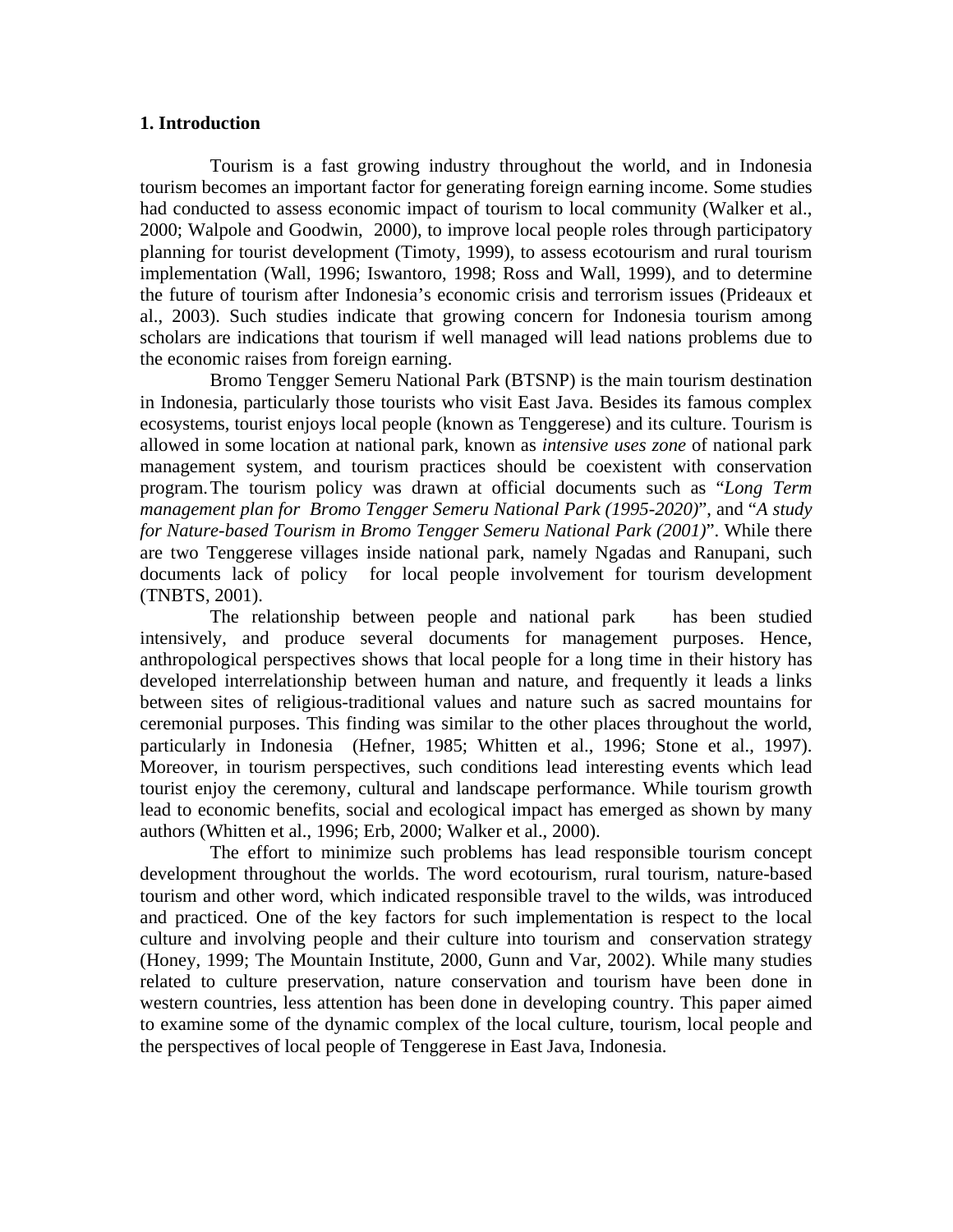## **2. Study site**

 The area of Tengger highland is part of the Mt. Bromo – Mt. Semeru mountainous regions. The whole area has declared as Bromo Tengger Semeru National Park in 1992. It covers an area of about 50,276 ha mountainous region. The flora of mountainous regions are *Acacia decurens*, *Cyatea* sp., *Dacrycarpus imbricatus*, *Cyperus* spp., *Casuarina junghuhniana*, *Vacinium varingaefolium*, *Albitzia lomphata*, *Anaphalis javanica* and *Anethum graviolens*. A 10 km wide Tengger Caldera exist near Mt. Bromo. Originally, Tengger caldera was a protected area prior to its declaration as a strict nature reserve in 1919 for the purpose of protecting the sand-sea landscape that form the floor of caldera. Five mounts exist at caldera, namely Mt. Bromo (2,392 m), Mt. Batok (2,470 m), Mt. Kursi (2,581 m), Mt. Watangan (2,610 m) and Mt. Widodaren (2,650 m). The vegetation and wildlife of caldera are not yet identified completely. However*, Imperatta cylindrica, Polygonum chiaense, Styphelia javanica, Foeniculum vulgare*, *Cheilanthes tenuifolia,* and some ferns were recorded in the floor of caldera in the southern part (TNBTS, 2001).

 Among Tenggerese villages, Cemoro Lawang and Ranupani are the main tourism destinations at Tengger highland. While restaurants, souvenir shops and hotels are found at Cemoro Lawang, tourism facilities and infrastructures at Ranupani was lack. However, recently Ranupani received more attention from local government due to in term of tourism objects was rich than Cemoro Lawang. It was predicted that in the future Ranupani will become favorite tourism destination (Whitten et al, 1999; TNBTS, 2001; GoEJ, 2005; Supribadijo, 2005).

# **3. Methods**

 Field study was conducted at Cemoro Lawang, Ranupani, and Ngadas villages. Before interviews and questionnaire were applied, previous works such as getting permission, personal approach, and informal communication with Tenggerese has done to ensure the sustainability of studies. It is also used to explore brief ethnographic features of Tenggerese and to arrange location, time and length of interviews.

 Questionnaires were employed to explore respondent perspectives toward Kasodo, tourism and Mt. Bromo - Tengger Caldera (BTC) and conservation issues. The interviews and questionnaires were conducted in local language, *Bahasa Jawa*. Ten issues were asked, and it was entirely designed to explore tree objectives of the studies mentioned above. Firstly, Tenggerese attitudes to BTC was explored by asking several questions such as the roles of BTC for their daily life, respondent perspectives to BTC, and their general opinion of BTC ecosystem. Secondly, questions were driven to explore tourism issues by questioning respondent perspectives for tourism development, government policies to promote Kasodo as tourism events, the need of facility improvement, impact of tourism to Kasodo, their perspectives to manage tourism. Finally, the questions of respondent perspectives for BTC conservation were asked. It is comprised of questioning such as the needs of BTC conservation, the roles of government in conservation, and respondent participatory in conservation issues from the perspectives of the respondents.

 Intensive studies for tourism development carried on Ranupani Village. This village was chosen due to the government policies leading it to become International Rural Tourism Destination at East Java. In August 2005, a public discussion was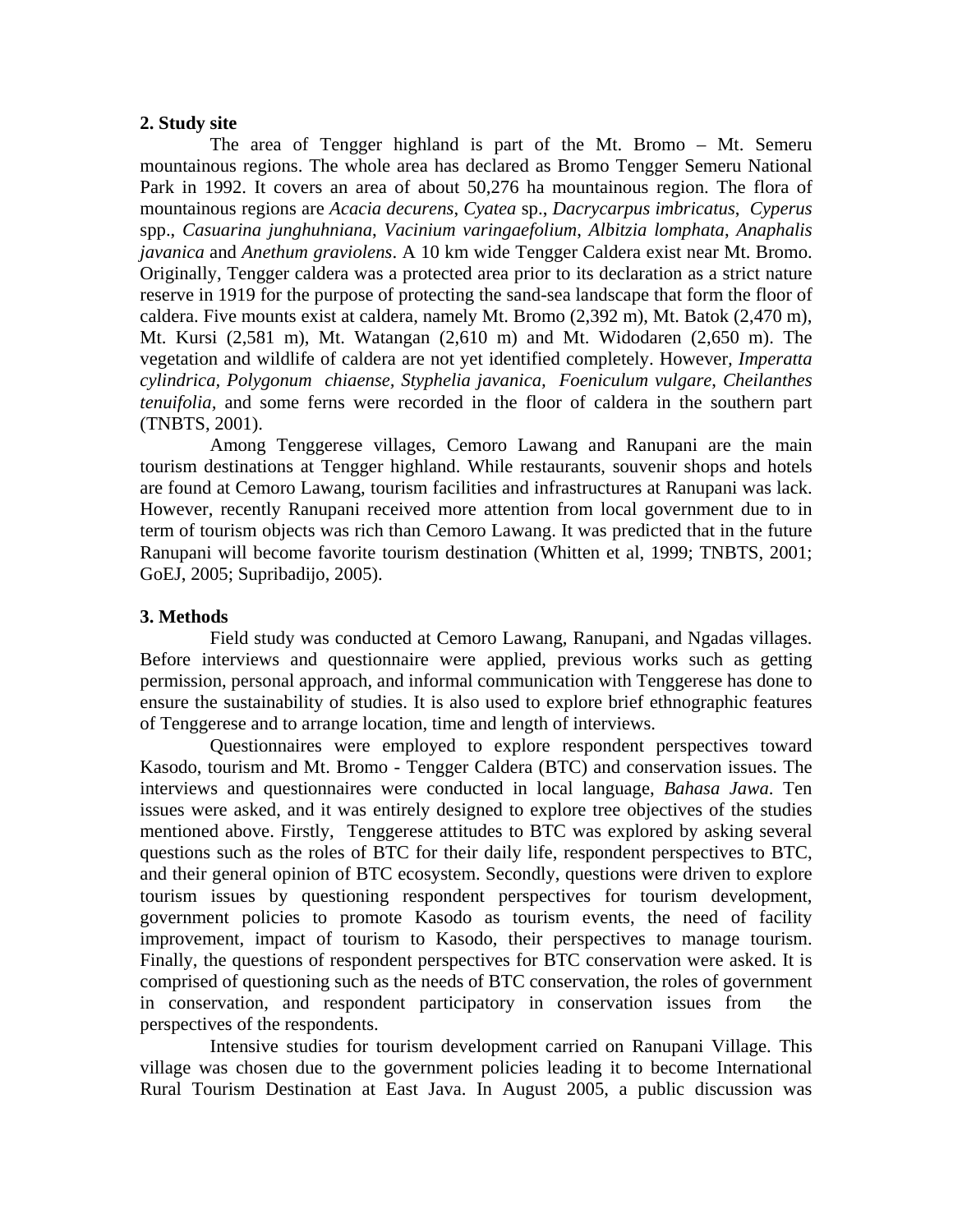organized by Biology Department, Brawijaya University Malang at Ranupani Village with the special objectives was exploring local community and stakeholders attitude towards tourism development. Local government, national park authorities, and village leaders presented their policies related to tourism development, and it was followed by discussions. Team of Biology Department mediated the discussion, and documented its results. Following discussion findings, intensive interviews were done. Key informant consist of *Dukun* (Tenggerese priest, an informal leader), *Pemangku* (Hindu leader) *Kepala Desa* (formal village chiefs), *Bayan Desa*, *Kepala Dusun*, *Ketua RT* (villages staffs), *Tokoh desa* (community figures), *Karang Taruna* (young generation), and staff of Bromo Tengger Semeru National Park.

## **4. Results**

#### **4.1. The people of Tengger**

 The people of Tengger, known as Tenggerese, live at mountainous villages of Tengger highland. Historically, Tenggerese is isolated Javanese Hindu after the rise of Islam in the late of  $18<sup>th</sup>$  century at Java. Tenggerese rich folk beliefs and its lead them to the wise uses of natural resources. Kasodo, which takes place every 270 days, is the main ceremony among Tenggerese in Tengger highland due to its relationship with history of their origins. This ceremony opened with the inauguration of the honored members of Tenggerese society, and followed by classical art performance. At the midnight, inauguration of new priest is performed at the *Poten* (a temple) on the sand sea of Tengger Caldera. The Kasodo consists of a huge ceremony centered on the crater of Mt. Bromo, into which offerings are thrown, and on a temple at the foot of Bromo and Mt. Batok, the neighboring peak. At the time of the Kasodo, it is estimated that an additional 20,000 to 25,000 people enter the park, the majority of whom are domestic tourists (Hefner, 1985; Whitten et al, 1999; TNBTS, 2001; Supribadijo, 2005).

 The majority of Tenggerese is highland farmer, where modern farming technology and knowledge is low. Some Tenggerese involved in tourism business by rent of horse, cars, accommodation and offer adventure guiding to Mt. Semeru. Some people operate restaurants and souvenirs shop for tourist needs. The economic of Tenggerese is quite moderate. Length of formal studies are 6 years, it means people has only elementary school education.

Traditional knowledge and practices related to agriculture have been applied for along time, and several traditional ceremonies are performed as a part of agricultural system. However, in the late 1970's and early 1980's, new technology has been adopted among Tenggerese and replaces traditional knowledge. Farmer uses pesticide and fertilizer to improve agricultural products. Recently, only old people practices traditional knowledge in agriculture practices. The main agriculture product is cabbage (*Brassica oleraceae*), potato (*Solanum tuberosum*), corn (*Zea mays*), onions (*Allium porrum* and *A. sativum*).

The interactions between Tenggerese and natural resources at BTSNP are seem co-existent. Tenggerese believe that natural resources should be managed carefully to omit Mt. Semeru and Mt. Bromo eruptions as they believe there are symbols of God angry due to disturbance. Their contributions to reduce forest fire at BTSNP is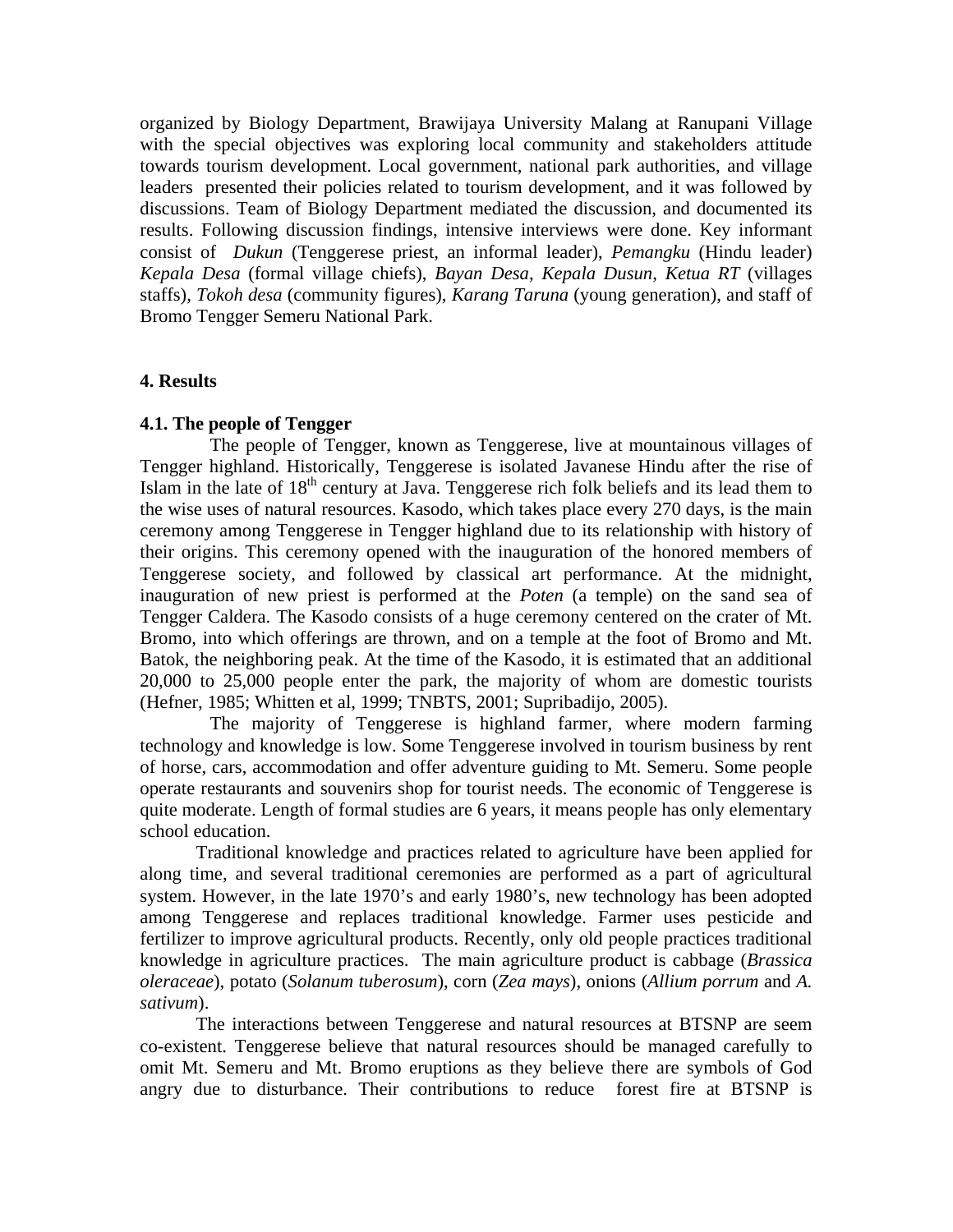significant, particularly in dry season, where fire potentially destroy forest and its natural resources.

### **4.2. Tenggerese perspective to BTC**

 The main role of BTC in the Tenggerese daily life is mainly as a spiritual site (60%), site to generate economic income though tourism (35%), and others (5%). The perspectives of Tenggere to the BTC shows that Tenggerese dependency was high. BTC has considered as very important as a sacred site (75%.), sacred (20%). and non sacred site (5%). It is indicated that Tenggerese appreciation to BTC was high, particularly BTC as Kasodo site. They state that, recently, landscape BTC are very good (10%), no changes (75%), decrease (15%). It is indicate that, at least there are no changes of the landscape.

 During the meeting, authors noted that the whole ecosystem of Bromo Tengger Semeru plays an important role for Tenggerese community, particularly Bromo and Tengger Caldera as center of Kasodo ceremony. There are no significant changes related Bromo and Tengger Caldera ecosystems in the perspectives of Tenggerese. However, qualitative perspective among respondents show that some species were fluctuate (Table 1).

### **4.3. Tenggerese perspectives to tourism development**

 All of the respondents have positive perspectives for tourism development. About 85% strongly agree, and 15% agree if tourism will be developed. According to respondents, government effort to promote Kasodo as tourism events are good (70%), fair (20%), and need improvements (10%). However, mostly respondents stated that government initiative to introduce tourism development policy was less (70%), fair (15%) and good (15%). Tenggerese stated that physical building development is really needed to develop and improve (90%), and about 10% is not agree. Furthermore, the impact of visitor to the Kasodo varies. People stated that visitor should be strictly limited (60%), not limited (30%), and neutral (10). Mostly respondents stated that visitors should be managed  $(70\%)$ , not managed  $(20\%)$ , and neutral  $(10\%)$ .

 During intensive discussions at Ranupani village, authors note that Tenggerese has positive perspective towards tourism development. Interestingly, they stated that Kasodo should be promoted as tourism icon to generate a lot of tourists going to Tengger Special reason are: (1) Kasodo is the key word for Bromo and Tengger, and become tourism icon (as *Dukun* stated), (2) Kasodo has been famous before landscape of BTNSP was known (as *Kepala Desa* stated), (3) Kasodo events lead more tourists to come to Tengger (as *Karang taruna* stated)

 Several suggestions for tourism development in the perspective of local commuity are: (1) improving environmental quality, (2) improving human resources, (3) improving system and management of tourist, particularly during Kasodo ceremony, (4) improving attention to local culture, (5) improving local people involvement in planning.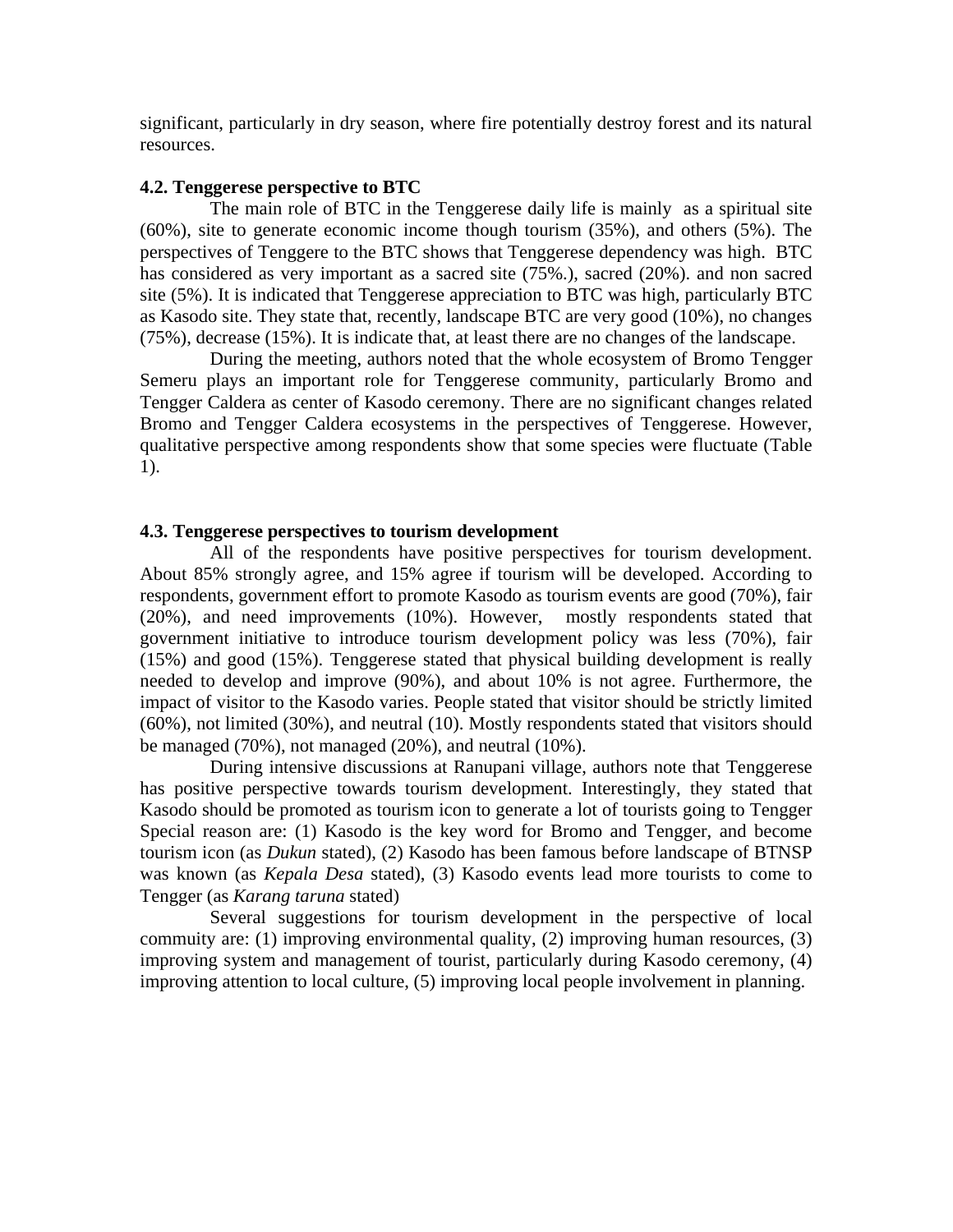#### **4.4. Tenggerese perspective for BTC conservation**

 Tenggerese stated that BTC should be conserved for spiritual purpose (90%), and biodiversity conservation (10%). Respondents stated that environmental impact of visitors after Kasodo has no environmental impact (90%) and have environmental impact (10%). Among 10% respondents, they stated that wastes, and vegetation disturbance were the dominant environmental impact after Kasodo ceremony. The role of government in conservation effort was good (30%), fair (50%), and less (20%). Respondents participatory for conservation were good (30%), fair (10%) and less (60%).

 Through the intensive discussion, mostly key person stated that government attention to conserve BTC was low. However, they stated that the role of national park authorities to conserve BTC was high, particularly to reduce forest fire, illegal harvesting, vandalism by tourists, and habitat disturbances. Less of Tenggerese participation to the BTC conservation was affected by lack of knowledge and information as they believe nature would not be changes, except there are natural disasters. In addition to that, they argued that conservation education was low.

Few key informants argues that BTC conservation was needed due to besides ceremonial purpose, a *Tirta Suci* (Holly water, a part of ceremony) which taken from cave of Mt. Widodaren, a part of BTC ecosystem.

#### **5. Discussion**

Our findings show that links between local people and nature was closely related, particularly nature as sites of religious-traditional values. Tenggerese attitudes to the Mt. Bromo and Tengger Caldera (BTC) were evidence of such relationships, and it leads community appreciations to the nature. Many scholars argues that according to Javanese perspectives, mountain and its surrounding forest are home and territory of the Gods, which should be undisturbed and omitted by human. This attitude evolves from years of people experiences, observations and perceptions, as shown in Kasodo. However, the recent use of BTC was not merely for religious purpose. Tourism grows among destination of BTSNP and lead BTC to become famous tourism destination. While respondents argue that there are no landscape changes, impact of tourism was numerous such as species extinction (Table 1), alien species existence, waste abundance and forest fire accidents. While Edelweiss (*A. javanica*) become extinct due to illegal harvesting by visitors, many alien plants species (particularly plants which has ornamental function) was introduced to improve landscape performance and home garden as a aesthetics factor of destination. This findings suggest that, recent uses of BTC is not merely to meet site of religious needs, but also site for leisure needs through tourism. The integral planning for tourism was needed, particularly to reduce conflicts between local culture preservation, environmental conservation and economic growth through tourism in BTC. Moreover, the planning should be drawn to ensure local people and its environment sustainability.

There are, however, several limitations for the tourism development in BTC as discussed below.

 First, the concept of tourism in protected area is not yet understood integrally. It is shown by the lack of tourism planning introduction to the community, and the needs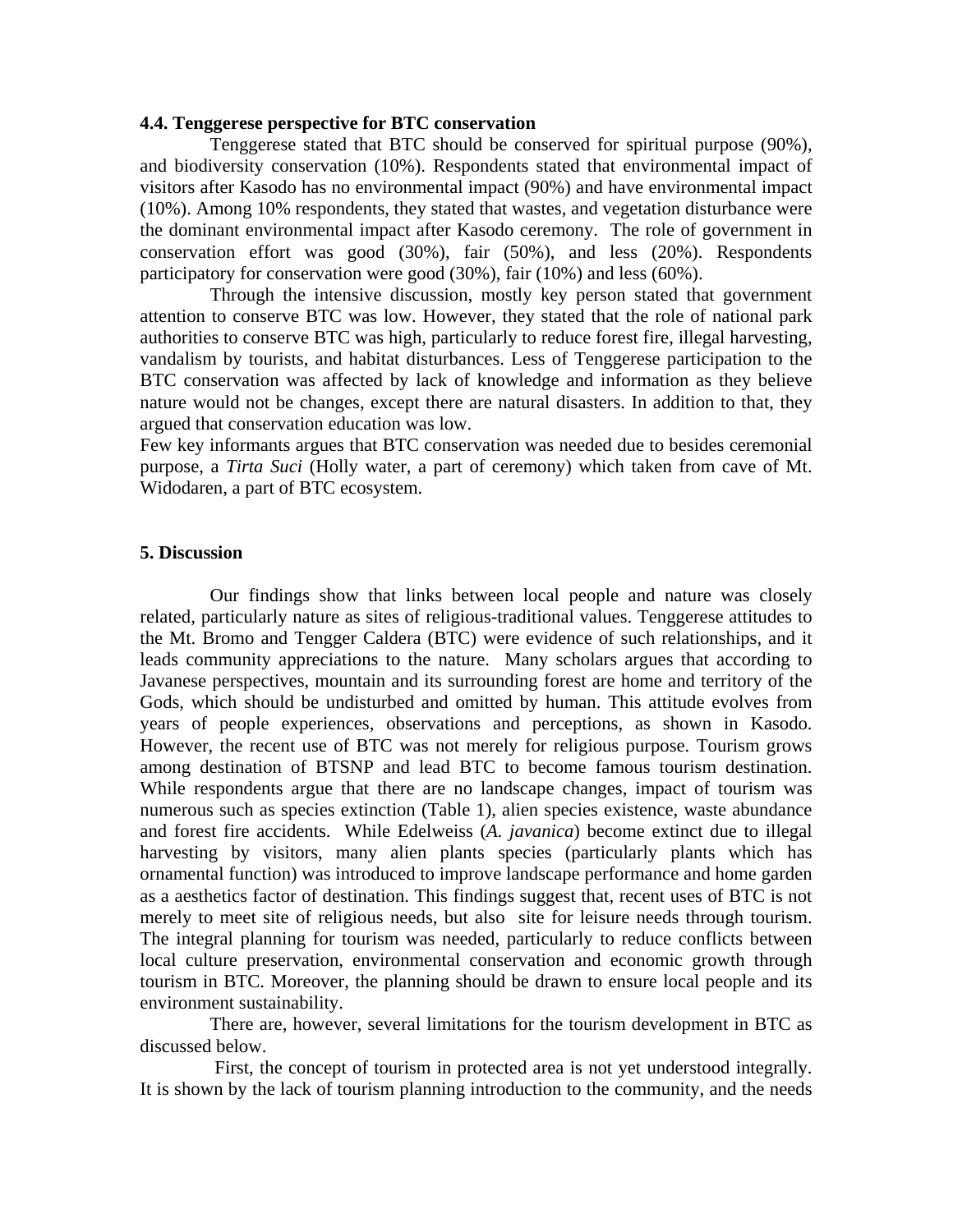of establishing new physical tourism facilities within BTC that potentially lead to ecosystem disturbance. Tourism planning whiting national park seems has lack of habitat assessment and monitoring, and our previous study in Alas Purwo National Park suggest that ecological assessment is needed to meet destination competitiveness (Hakim et al 2005). Moreover, the planning of tourism development should be taken carefully because it frequently affects social changes ( Gunn and Var, 2002; Walker et al. 2000).

Second, the involvement of local people in tourism development and natural resources uses seem less and potentially it will lead local people to less participation toward development programs. While local people attention and involvement in tourism planning and development in developing country is still less and need improvements (Timoty, 1999), people who has close relationship with nature as shown by Tenggerese shows different perspectives. Hence, participation that triggered by religious spirits interest seems important to promote, and it may become the key issues for nature conservation and tourism development.

Third, while natural resources were potentially contributed to tourism growth in BTC, tourism based-culture (Kasodo) was believed as the main icon for tourism growth, particularly among Tenggerese. Hence, the introduction of nature-based tourism among community should be promoted, with the aims: (1) diversifying tourism objects and destinations, (2) improving economics benefits, (3) promoting biodiversity, and (4) triggering environmental conservation. The initiatives for promoting nature-based tourism should be designed to contribute substantially to those area's conservation and enhancement of local people benefits from sustainable uses of natural resources. Furthermore, local people should be aware that many brochures and website are promoting their ecosystem beauty internationally, and now is the time to give more attention to BTC for human welfare.

 Fourth, a regulation related to visitor number should be implemented. It is not merely for religious purposes, but the other important thing is to ensure ecosystem sustainability. Hence, the concept of carrying capacity of national park induced by visitor should be drawn and implemented strictly. The issues of carrying capacity to tourism destination has been discussed in western (Simon, 2004), but less attention among developing countries. This may reveal reactions of the local people and tourist against such regulation in their locality that has been induced. In this regard, carrying capacity should be drawn not merely based on environmental perspectives, but social perspectives should also be involved in its concept. By taking local people into decision making process, it may minimize emerging conflicts between development and nature conservation

The overall result of this study suggest that nature, whether as site of religious or tourist destination, is the complex system which need attention integrally. The integrity of the ecosystem will not merely improve human satisfaction in religioustraditional practices, but will also contribute to the human satisfaction through traveling to nature. It means, among the religious-traditional practices, tourism and nature conservation should be coexistent to achieve sustainable community in the world.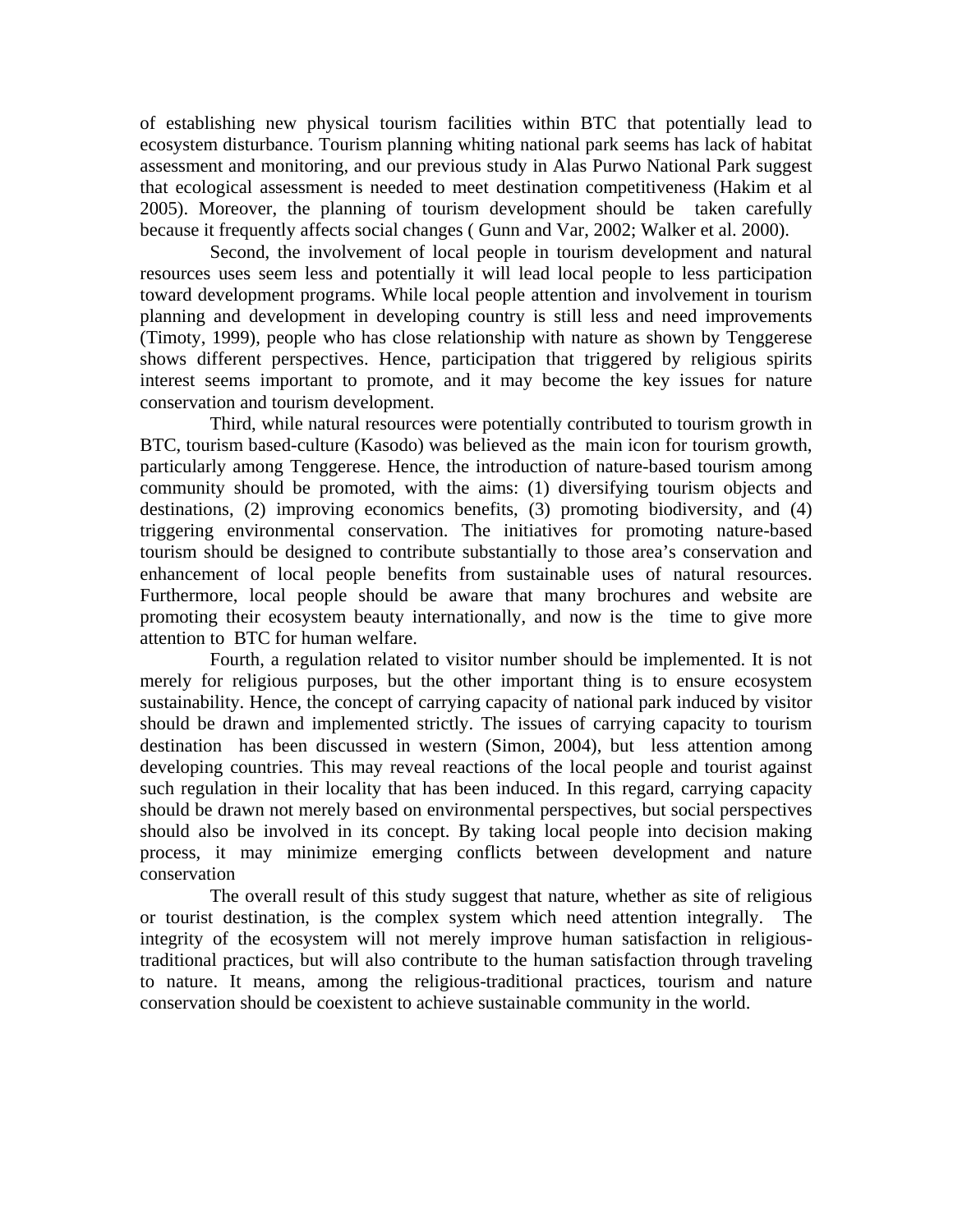### **Acknowledgements**

 The authors wish to express sincere thanks to Bromo Tengger Semeru National Park at Malang, East Java and Tenggerese community for their permission and contribution. Thanks also to the Rotaqio, M.Sc., Dr. Bagyo Yanuwiadi, Dr. Sasmito Djati and NIL-IDEC Hiroshima university.

### **Reference**

- Erb, M. 2000. Understanding tourist: interpretation from Indonesia. Annals of Tourism Research 27 (3):709-736.
- GoEJ.. 2005. Government of East Java: Annual Report of East Java Tourism. Office of Culture and Tourism of East Java. Surabaya.
- Gunn, C.A and T. Var. 2002. Tourism Planning: Basic, Concepts and Cases. Fourth edition. Roudledge.
- Hakim, L., A.S. Leksono., D. Purwaningtyas, N. Nakagoshi. 2005. Invasive plant species and the competitiveness of wildlife tourism destination; A case of Sadengan Feeding Area at Alas Purwo National Park. J. of International Development and Cooperation 12 (1): 35-45.
- Hefner, R.W. (1985) Hindu Javanese: Tengger Tradition and Islam, Princeton New Jersey: Princeton University Press
- Honey, M. 1999. Ecotourism and sustainable development: Who Owns Paradise? Island Press.
- Iswantoro, S. 1998. Rural tourism: the impact on rural communities in Indonesia. Paper presented at FFTC International Seminar on Rural Tourism, Korean Academy of Tourism and Agriculture. Choonchun, Korea.
- Prideaux, B. E. Laws and B. Faulkner. 2003. Events in Indonesia: exploring the limits to formal tourism trends forecasting methods in complex crisis situation. Tourism Management 24: 474-487.
- Ross, S and G. Wall.1999. Evaluating ecotourism: The case of North Sulawesi, Indonesia. Tourism Management. 20 (6): 673-682
- Simon, F.J.G., Y. Naranganjavana, D.P. Marques. 2004. Carrying capacity in the tourism industry: A case study of Hengisbury Head. Tourism Management 25: 275-283.
- Supribadijo, D. 2005. Potency and Strategy for Ranupani Village Development, Lumajang, East Java. Paper presented at Ranupani Special Meeting, August 2005. Ranupani, Lumajang, East Java.
- Stone, D., A. Compost, M. Aw and M. Severns. 1997. Biodiversity of Indonesia: Tanah Air (Indonesian Heritage). Butterworth-Heineman.
- Timoty, D.J. 1999. Participatory planning: A view of tourism in Indonesia. Annals of Tourism Research. 26 (2): 371-391
- TNBTS. 2001. A study for Nature-based Tourism in Bromo Tengger Semeru National Park. Book one: data and analysis. Directorate General for Forest Protection and Nature Conservation, Bromo Tengger Semeru National Park, Malang.
- The Mountain Institute. 2000. Community-based Tourism for Conservation and Development: A resource Kit, The Mountain Institute.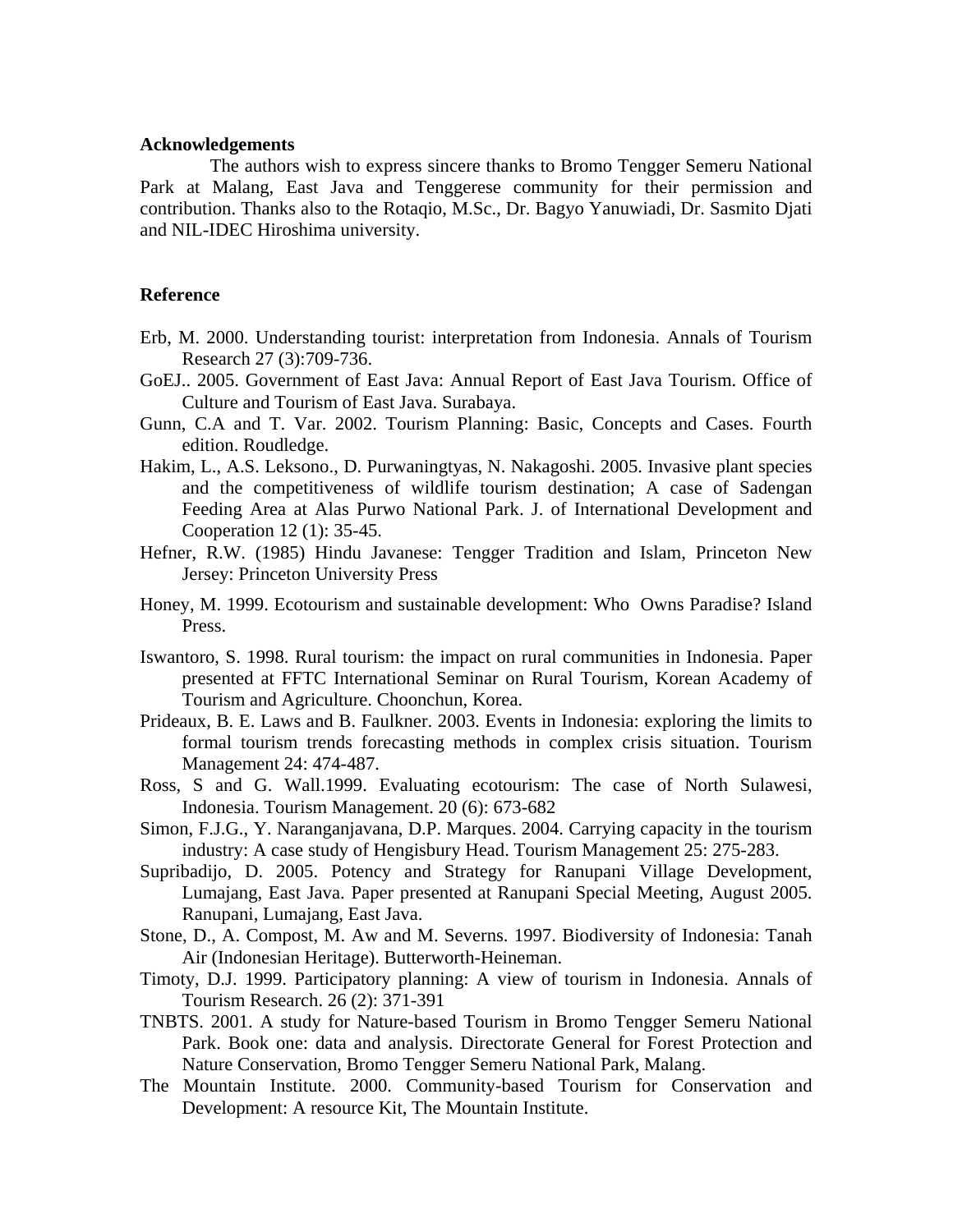- Walker, J.L., B. Mitchel and S. Wismer. 2000. Impact during project anticipation in Molas, Indonesia: Implication for social impact assessment. Environmental Impact Assessment Review. 20 (5): 513-535.
- Wall, G. 1996. Perspectives on tourism in selected Balinese village. Annals of Tourism Research. 23 (1): 123-137
- Walpole, M.J and H.J. Goodwin. 2000. Local economic impact of dragon tourism in Indonesia. Annals of Tourism Research. 27 (3): 559-576
- Whitten, T., R.E. Soeriaatmadja and S.A. Afiff. 1996. The Ecology of Indonesia Series Volume II: The Ecology of Java and Bali. Periplus Ltd. Singapore.

Table 1. Plants species status at Tengger Caldera according to respondents during field work at caldera. Notes: Decr. is decrease, Incr is increase, stab is stable and Ext. is extinct.

| N <sub>o</sub> | Scientific name        | Local name               | Community status |        |        |        |
|----------------|------------------------|--------------------------|------------------|--------|--------|--------|
|                |                        |                          | Decr.            | Incr.  | Stab.  | Ext.   |
| $1\,$          | Imperata cylindcrica   | Alang-alang              |                  | $\ast$ |        |        |
| $\overline{2}$ | Cyatea sp              | Paku tiang               | $\ast$           |        |        |        |
| $\overline{3}$ | Casuarina              | Cemara gunung            | $\ast$           |        |        |        |
|                | junghuhniana           |                          |                  |        |        |        |
| $\overline{4}$ | Anaphalis viscida      | Senduro                  |                  |        | $\ast$ |        |
| 5              | A. javanica            | Edelweiss                |                  |        |        | $\ast$ |
| 6              | Nephrolephis hirsuta   | Paku-pakuan              |                  | $\ast$ |        |        |
| 7              | Pteris sp              | Paku-pakuan              |                  | $\ast$ |        |        |
| 8              | Cheilanthes tenuifolia | Paku-pakuan              |                  |        |        |        |
| 9              | Foeniculum vulgare     | Adas                     |                  | $\ast$ |        |        |
| 10             | Vaccinuim              | Mentigi                  |                  |        | $\ast$ |        |
|                | varingifolium          |                          |                  |        |        |        |
| 11             | Acacia decurens        | Akasia                   | $\ast$           |        |        |        |
| 12             | Penisetum purpureum    | Rumput Gajah             |                  |        | $\ast$ |        |
| 13             | Polygonum chiaense     | Rumput                   |                  |        | $\ast$ |        |
| 14             | P. plebeium            | Rumput                   |                  |        | $\ast$ |        |
| 15             | Stypelia javanica      |                          |                  |        | $\ast$ |        |
| 16             | Deyeuxia sp            | $\overline{\phantom{a}}$ |                  |        | $\ast$ |        |
| 17             | Pennisetum sp          |                          | $\ast$           |        |        |        |
| 18             | Ageratum sp            | Wedusan                  | $\ast$           |        |        |        |
| 19             | Erica sp               | Anting-anting            |                  |        | $\ast$ |        |
| 20             | Cyperus spp            | Rumput                   |                  |        | $\ast$ |        |
| 21             | Rhododendron retusum   | Rododendron              |                  |        | $\ast$ |        |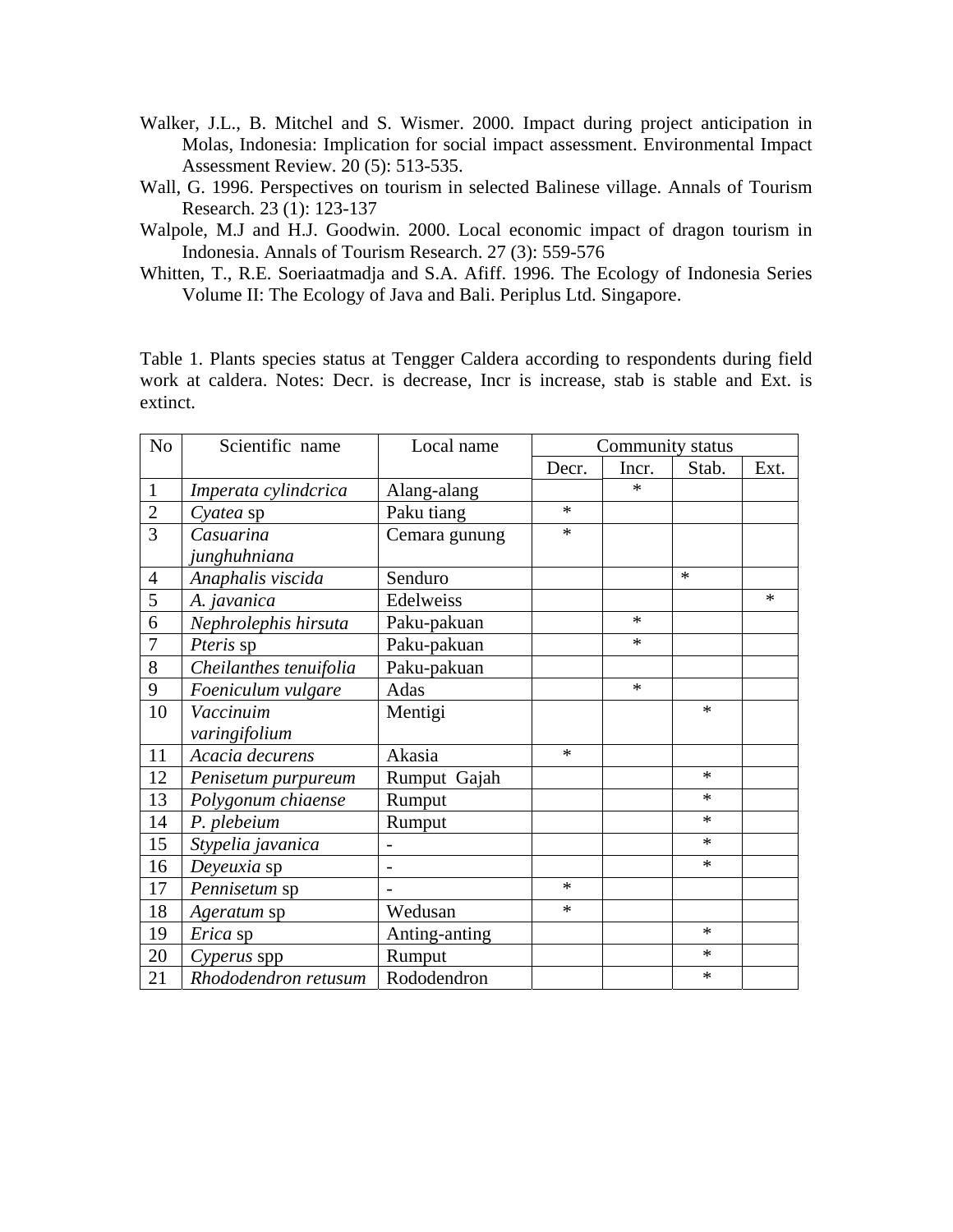

Figure 1. Domestic and international tourists arrivals at Bromo Tengger Semeru from 1993 to 2004